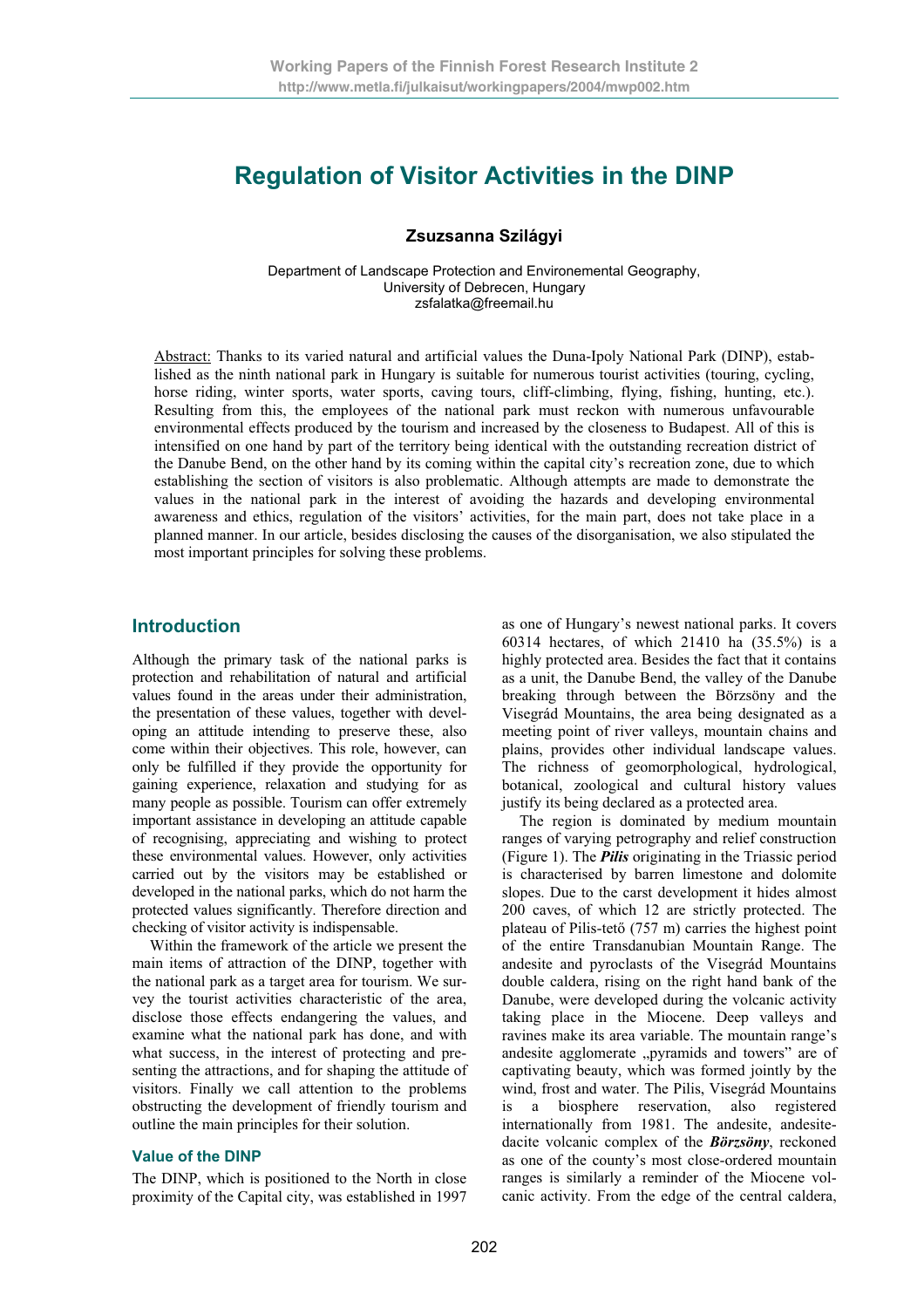

Figure 1. The area of the DINP. Source: The Pilis and the Visegrád Mountains, Tourist atlas & guidebook (2001).

protruding up from its surroundings, a wonderful panorama is opened up onto the mountain range, divided up by valleys and covered by forests.

The Danube bordering on Slovakian territory and its tributary the Ipoly, are dominant from both the hydrologic and landscape points of view. Leaving the Visegrád-strait the Danube widens out and then dividing in two encloses the *Szentendrei-Island*. The about 31 km long and 2–3 km wide island is a flat area scattered with sand mounds. In the *Ipoly-valley* the improvement work initiated by Slovakia was made difficult by legal border questions, due to which the DINP was able to put an "almost untouched" flood area of about 2000 ha haunted by marshes and mort lakes, under protection. This riverstretch accounted as a significant route for migrating birds in early spring, was registered as Ramsari Territory in 2001. The clear, abundant water streams of the Börzsöny, together with the 300–350 springs feeding them, represent important hydrologic values. Among them more than forty have sources more than 600 m above sea level.

The national park's vegetation is extremely varied. The proportion of forestation is 80–85%. Besides the large extension of shrubs and hornbeam-oak groves, the extra-zonal associations display greater variation. The mixed carst forest characteristic of the Transdanubian Mountain Range reaches the limit of extension to the east in the Pilis, but at the same time the hare's tail grassy beech groves starting at the Visegrád Mountains extend this far. The black-cherry carst-shrub woodland association is spread over the southern rocky slopes; the soft-stem Hungarian Thistle is characteristic, but the Pannon ferula, surviving since the ice age also exists here. All of this is supplemented by the vegetation communities, characteristic in the Ipoly-valley's watery habitats. The meadow clematis is the decorative plant in the Ipoly's catchment meadows, but botanic rarities are also hidden in the alder fen woods. The Börzsöny is the limit area for extension of a series of species. In its flora, the protected orchis, iris and gentian species are present in greater numbers, while other rarities (alpine rose, ophioglossum, rock-fern, etc.) are only known to occur over a few square metres.

The area's fauna is also variegated. The steppe meadows are the habitat for unique orthoptera. Numerous amphibious and reptiles (e.g. speckled salamander, pannon lizard), together with several shrew and dormouse species obtain protection in the DINP. Occasionally the lynx shows up in the undisturbed forest, while the otter can be found beside the waters. The fast flowing, gravel-bedded water in the Danube Bend is the habitat of endemic snail species (e.g. shelled-snail). The most valuable member of the fish fauna is the petényi barbell. Among the bird species, the strictly protected fallow eagle, lanner, water ouzel, bee-eater, secretary bird and white-backed woodpecker are worth mentioning. The caves and deserted mine shafts are habitats for rare bat species.

The DINP is extremely rich in cultural historic values. Among these are the bridge and watchtower remains from the Roman period, the Visegrád palace and castle of the middle ages, the Börzsöny fortresses (e.g. Drégely, Nógrád's fortress), together with the village museum at Szentendre, preserving the traditional architecture values.

#### **The national park as a target area for tourism**

Due to its positioning the DINP is not sought out by tourists mainly as a preservation area. This is reinforced by the questionnaire survey carried out among tourists in 2001, according to which only 4% of the visitors came to the area because it is a national park (Marton-Erdős et al. 2003). It is also an important circumstance that the majority of visitors  $(\sim 60\%)$ only came for a one-day trip.

The DINP territory is partly identical with the outstanding holiday district of Danube bend; on the other hand by it's coming within the recreation zone of Budapest with a population of two million. This is also reflected – the Danube Bend is "overrun" by people in their second homes – by the survey data, according to which the proportion of those from the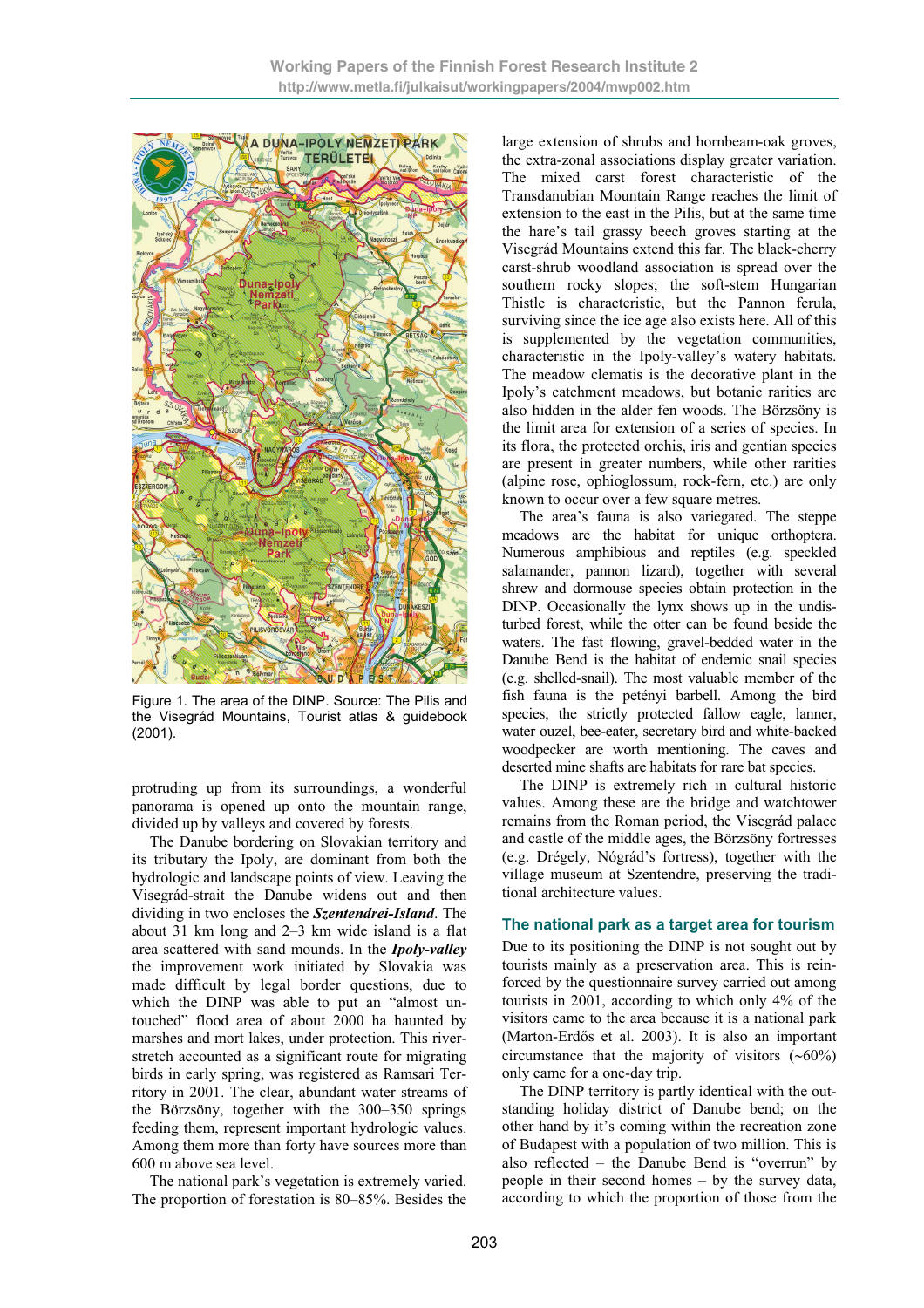Capital City was 67%. Besides this, naturally the free time activity of the local inhabitants in the holiday area is also directed towards the protected areas. Resulting from all this it is very difficult to identify the type of visitors to the national park. Assessing the amount of tourist traffic can be done in various ways. One form of basis is offered by data of the commercial accommodation in the holiday district. According to this, the 161268 persons accommodated in the commercial units with space for 9555 persons, spent a total of 345002 nights as guests (Tourist Statistics Journal 2001). In regard to the owners of second homes coming within the recreation district, unfortunately we can only refer to estimations, according to which their numbers at summer weekends is three times that of those living in the area (resident population:  $\sim$  100000). At the same time, the number of visitors to the DINP territory can only be estimated from the questionnaire survey carried out among the visitors. The data of visitor traffic from the park's main Börzsöny reception centre (Királyrét) are much more reliable, because the tourists staying there all visit the national park as well, without exception. According to the statistics 957 persons spent 2158 nights as guests at Királyrét in 2003. The numbers taking part in "paid" programmes can similarly be followed up precisely. 2901 persons took part in the guided tours organised by the Börzsöny reception centre in 2003, while about 400 people went to see the exhibition held in the Pilis centre (Esztergom). As opposed to the foregoing, it is more difficult to establish the numbers visiting the study-paths, various tour routes or skiing centres. For example, according to the nature protection wardens about 2000 visitors a year walk along the Kis-Strázsamountain study-path in the Pilis.

The lack of knowledge of the numbers and types of visitors makes it extremely difficult to regulate the activities of the visitors.

#### **The effect of DINP tourism on the environment**

Tourism can influence the environmental condition of a given target area in many ways. The *traffic* is an extremely significant environment contamination factor, therefore the knowledge and regulation of the means of transport used by visitors in the protected areas is particularly important. The development of a public transport network around the national park can be assessed a positive due to the close proximity to the capital city, thanks to which, according to the surveys, about 48% of the visitors travel to the area by public transport. Similarly it can be said to be favourable that the three overhauled lines of the traditional Börzsöny mountain small-gauge rail network, are promoting environment friendly tourism within the national park area. Besides substituting for car traffic, the small-gauge railway lines also represent an attraction.

Development and operation of the *tourist infrastructure* similarly places a heavy load on the environment. The most conspicuous effect can be put down to the building of second homes. Since the second half of the  $19<sup>th</sup>$  century, the Danube Bend has progressively become a favourite holiday district for residents of Budapest. The landscape devastating expansion of family holiday homes became a serious problem from the 1960s. Besides the increase in builtup area, the insufficient infrastructure of the houses also represents a big problem. Due to all this, the total value of protected areas adjacent to the holiday home district can today be regarded as endangered.

The tourist infrastructure development incompatible with nature preservation, is sometimes successfully prevented (e.g. construction of the Dömös-Dobogókő chair-lift), sometimes is obliged to be accepted by the national park (e.g. the therapeutic complex being built beside the Danube close to Visegrád).

Resulting from its endowments, the DINP offer numerous opportunities to its visitors for relaxation, sport and study. The various *tourist activities* represent many dangers to the environment. In the following we review in tabular form the characteristic tourist activities relating to the area, the negative effects produced by these and the methods applied up to now for their elimination (Table 1.).

Although, it was not indicated in the table those omitting against the rules formed by the national park may be punished by spot-fine, offence measures or natural protection fine.

Let's consider the most important problems highlighting certain activities. Questionnaire investigations revealed that visitors aim is nature trailing when visiting the DINP. The Börözsny, Pilis and Visegrád Mountains are the most exposed parts of the country regarding nature trails. Even in some places (e.g. Nagy-Hideg hill in the Börzsöny) rangers consider the system of nature trails to be denser than the optimum. The greatest problem is caused by the disturbance of crowdedness associated with nature trailing along the most popular routes. To avoid this for example certain fortresses have to be missed during the fortress trails in the Börzsöny as these are found near the nesting places of imperial eagle.

In theory considering sporting activities in nature, the technical sports (pleasure flying, hang gliding, cycling, motor sports) are subject to permission but nature rangers consider these activities as inconsistent with protection tasks. The most problematic site in Hungary in this respect is the strict nature reserve of the Pilis-tető that on the one hand is the habitat of the Pannon ferula while on the other hand it is one of the best starting points for hang gliding in the country. The endangeredness of the species is indicated by the highest value, 100000 forints, of intangible value. Hang gliders and gilders occupy the area since the 1960's. Their activity resulted in that the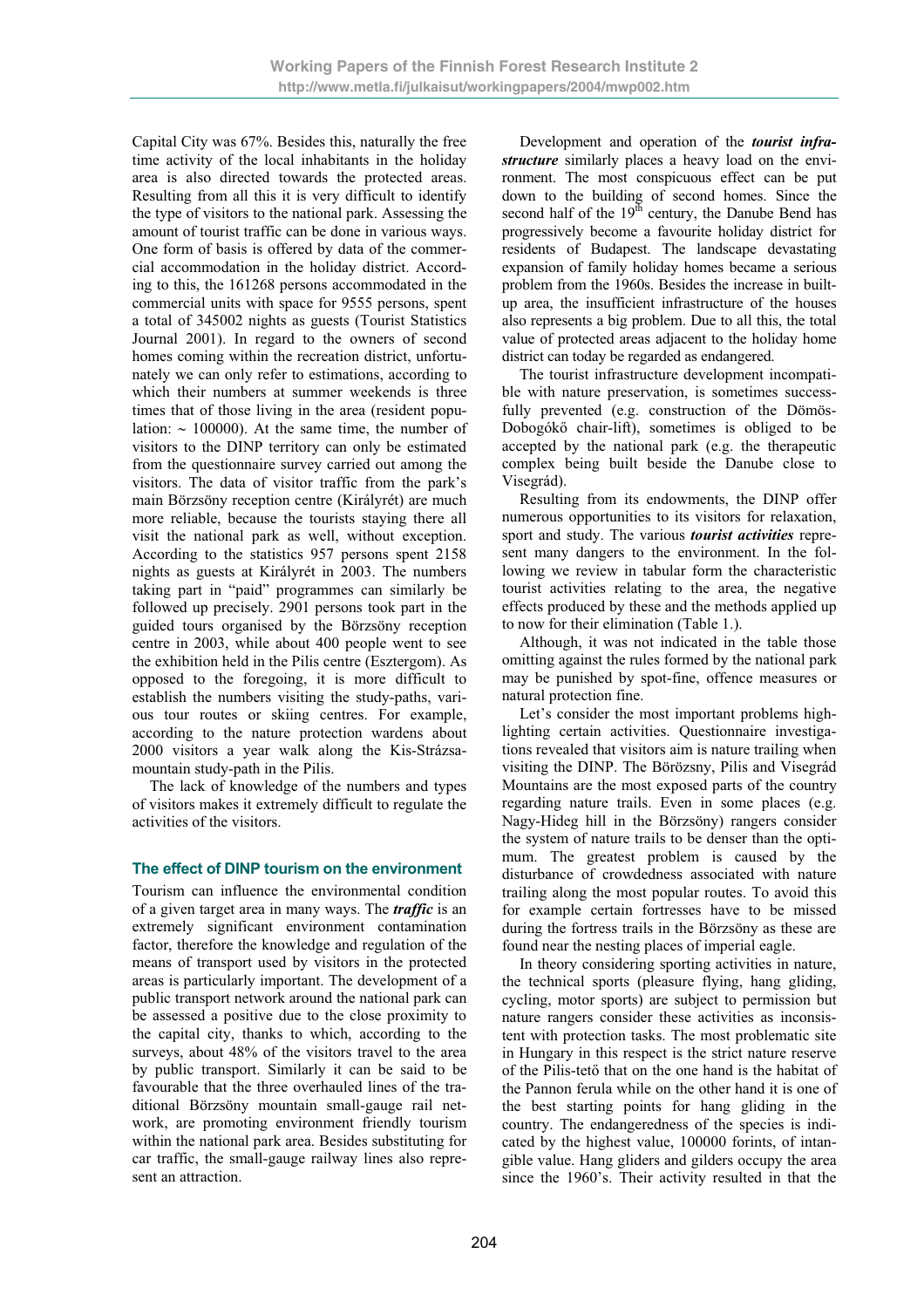| <b>Tourist activity</b>                  | <b>Dangers</b>                                                                                                                                                             | <b>Methods of prevention</b>                                                                          |
|------------------------------------------|----------------------------------------------------------------------------------------------------------------------------------------------------------------------------|-------------------------------------------------------------------------------------------------------|
| Touring, hiking                          | Too congested touring path network,<br>pedestrian path erosion, disturbance,<br>littering, crowdedness, collection of<br>natural values, straying from<br>designated route | Construction of paths, path<br>repositioning, terminating paths,<br>positioning litter containers     |
| Cross-country races/competition<br>tours | More and more competitors, littering,<br>trampling, disturbance                                                                                                            | Subjection to permission<br>(inspection of routes, taking<br>account of frequency of<br>competitions) |
| GPS navigation competition               | Increase in passenger car traffic                                                                                                                                          | Forbidding the activity                                                                               |
| Cycling                                  | Crushing, breaking vegetation, soil<br>erosion                                                                                                                             | Subjection to permission,<br>designating cycle tracks                                                 |
| Car and motorcycle sport                 | Crushing, breaking vegetation, soil<br>erosion, noise, air pollution,<br>disturbance                                                                                       | Subjection to permission                                                                              |
| Hang-gliding, sail-planing               | Trampling                                                                                                                                                                  | Forbidding the activity                                                                               |
| Rock climbing                            | Damaging rock faces, crushing<br>valuable plants, disturbing nesting<br>places                                                                                             | Subjection to permission                                                                              |
| Skiing                                   | Landscape dissection, division of<br>habitats, overloaded capacity,<br>trampling, soil erosion                                                                             | Forbidding snowballing, forbidding<br>vehicle traffic, permission for sites<br>at the development     |
| Horse riding                             | Trampling, lack of routes                                                                                                                                                  | Keeping the traffic on designated<br>routes                                                           |
| Caving                                   | Damage to formations, excess<br>growth of algae, disturbance                                                                                                               | Visits subject to permission with<br>guides, restricting group numbers                                |
| Water sports                             | Trampling vegetation, communal<br>pollution, damage to water life                                                                                                          | Subjection to permission,<br>designated camp sites, restriction<br>of group numbers                   |
| Fishing                                  | Trampling vegetation, communal<br>pollution, damage to water life                                                                                                          | Subjecting the activity to<br>permission, dismantling of non-<br>permitted stages                     |
| Hunting                                  | Too large stock of game, prevention<br>of rejuvenation development,<br>shooting of protected animals                                                                       | Conciliation of interests                                                                             |

Table 1. Tourist activities in the DINP, the dangers produced by these and the methods directed towards their prevention.

bush-wood retreated to the edges so the system of licensing was substituted by prohibiting.

Several problems are associated with water sports and fishing. One of the problems is associated with the weirs of valley reservoirs for flood protection and recreation. As these close the way of the fish that can not reach the mountain streams that present their spawning place. The lack of instruction that would rule the infrastructure construction along the coasts is also a problem.

#### **The "view-forming" activity of the National Park**

To avoid the above mentioned problems and to form environmental awareness and ethics the national park staff is keen on presenting the values of the area by different exhibitions by teaching and amusement programs and by trails.

When establishing exhibition centres, study paths and cultural values the main goal was to expose characteristic values so that visitors are driven to the marginal areas unloading the inner strict nature reserves.

Among exhibition centres the Királyrét Exhibition Centre provides both accommodation and programme. Visitors can spend one hour or one week with field programmes (studying wetlands and plants, studying animal traces, animal watching day and night, visiting local historical memorials), craftsmanship lessons (felting, origami, stringing of beads, weaving), slide and quiz shows and guided tours.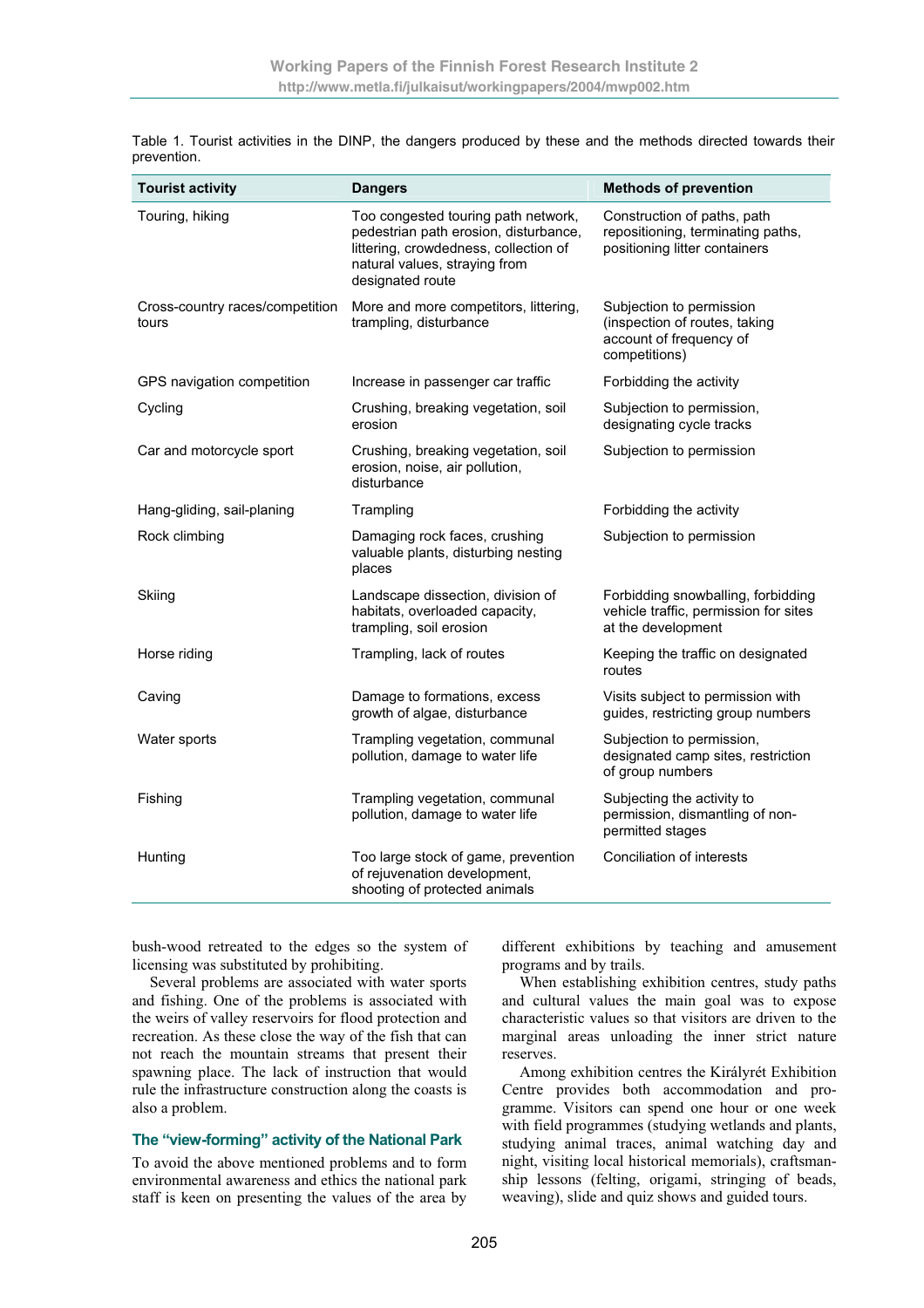The exhibition of the Esztergom Exhibition Centre shows the natural characteristics and protected values of the Pilis. Walking on its study path visitors may see these values at their natural occurrence: sand martins nesting in loess walls, colourful bee-eaters, spring pheasant's eye meadows and the view from the lookout on the top of the hill. 1–3 hours long tours may be asked depending on the interest of the visitors.

In the Visegrád Hiking Centre maintained by the Pilis Parkerdő Company forest culture house, game preserve, and playing ground can be found. In the forest culture house children can take part in nature protection programmes or they may join the nature protection camp operating on the hill for a week.

The other study path in the national park represents a flood-plain area and it is maintained by a fund. The botanical-zoological study path represents a remnant of the flood-plane forests following the Danube near Vác. The most valuable parts of the forest are frequently covered by water therefore a board path is laid down. Bird watching is also a possibility at the site. Visitors may ask for a guided tour. Groups are recommended not to exceed 20 people.

Further exhibition sites are also planned to be established at the margins of the national park. To implement this, a  $13<sup>th</sup>$  century monastery was restored and an ancient glassworks was exposed and Drégely fortress is also planned to be reconstructed.

At the DINP future is planned as to invisibly drive the visitors. Experience proved that prohibiting is often useless and it triggers offence from the visitors. Undisciplined visitors force the staff of the national park to exclude endangered values from exhibition and to provide access to the displayable values.

## **Outlining the factors impeding the control of visitor activity**

Before we outline the directives to be applied in the future for controlling visitor activity we present the specific problems that make the provision of the conditions of friendly tourism harder.

#### **1. The position of the national park makes implementing the tasks harder**

As the DINP involves a densely populated well infrastructured and heavily industrialised area of Hungary the environmental harms affecting the territory are multiplied. Therefore the protecting of this conflict loaded environment requires great effort (Bodnár 2000).

#### **2. Controlling visitor activity triggers problems in the traditional tourist areas**

The area is situated close to Budapest. Furthermore, there is a great overlap with the important recreation district of the Danube Bend that is regarded as the  $3<sup>rd</sup>$  most visited tourist resorts in the country. Thus recreation activity within the park started way before it received protection. According to the experiences controlling such activities that were allowed before is much harder.

#### **3. The National Park Directorate is not permitted to carry out profit oriented activity**

As a non-profit institution the primary task of the national park is to act as an authority and it should not carry out profit oriented activity. Therefore the park provides certain services (tour guiding, accommodation, exhibition) but other tourist agents compile the programme packages. This has two main disadvantages: first, the Directorate can not influence what should be covered by the programmes. Second, a major income is released. Therefore, the national park is not fully interested in the development of tourism however, the conditions could enable further tourist activities (village tourism, vine tourism, birdwatching).

#### **4. Profit-oriented forestry and hunting activity is carried out in the area of the national park**

The self-owned area is only 8 % in the DINP! The majority of its area is maintained by profit-oriented forest and hunting companies. The harms coming from silviculture and game management affect the wildlife of the forests. The talks between the representatives are not successful in every issue yet.

## **5. Zoning of the DINP is not completed yet**

Development of eco-tourism should be based on the zoning of the national park. Acceptation of the zoning is delayed due to the interest of the forestry. However, it is nonsense to start the development without this zoning.

#### **6. No study investigating the effects of visitors is available for the DINP**

The lack of knowing the number and structure of visitors makes harder not only the control of visitor activity but planning as well. Further problem is the lack of report on the environmental effects of visitor activity. It is not possible to determine the loading capacity of the area without these.

# **7. Lack of manpower**

Lack of staff also reduces the effectiveness of the Danube-Ipoly National Park Directorate. Therefore in both eco-tourism and education only the most important tasks are carried out. No energy is available for detailed planning and major development.

# **Tasks**

The control of visitor activity and the application of the measures for this is not planned and occasional in the DINP. Without solving the already mentioned problems no improvement is expected towards a higher level of control. Further, the national park is still ahead of several tasks: e.g. the operation conditions of certain activities should be completed and the behaviour codex of the visitors should be com